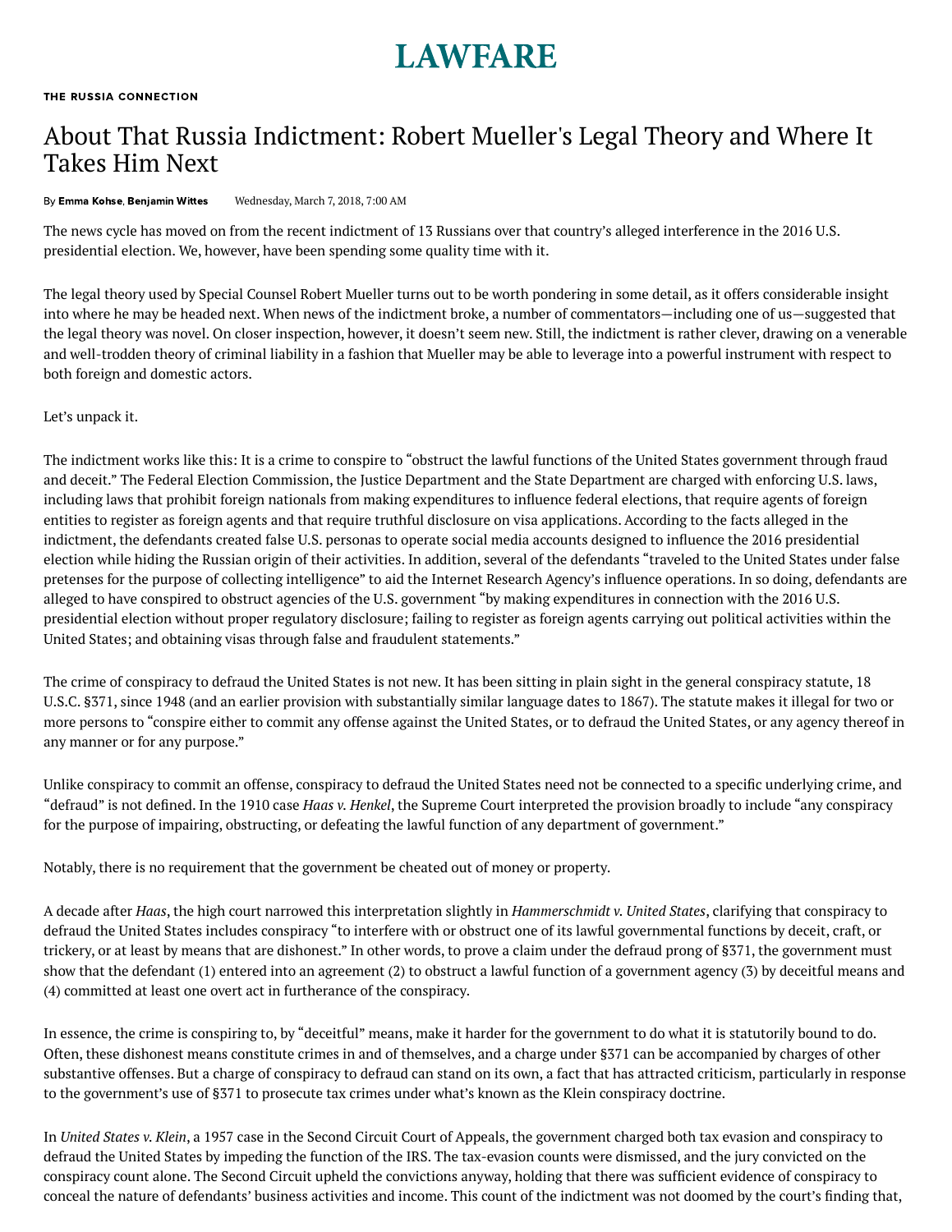because of the structure of defendants' business operations, the counts of direct tax evasion could not proceed. As the Ninth Circuit [later](https://openjurist.org/989/f2d/1056/united-states-v-s-caldwell) [acknowledged](https://openjurist.org/989/f2d/1056/united-states-v-s-caldwell) in an opinion expressing considerable discomfort with the breadth of activity covered by the conspiracy-to-defraud prong, "Neither the conspiracy's goal nor the means used to achieve it need to be independently illegal."

Notably for present purposes, §371 has been deployed in the context of election law specifically. The Justice Department's [manual](https://www.justice.gov/sites/default/files/criminal/legacy/2013/09/30/electbook-0507.pdf) on federal prosecution of election offenses explicitly contemplates bringing charges of conspiracy to defraud based on campaign finance offenses. It explains the theory as follows:

To perform [its] duties, the FEC must receive accurate information from the candidates and political committees that are required to file reports under the Act. A scheme to infuse patently illegal funds into a federal campaign, such as by using conduits or other means calculated to conceal the illegal source of the contribution, thus disrupts and impedes the FEC in the performance of its statutory duties.

Several federal circuit courts have heard cases brought under §371 based on this theory and have not found fault with its application to behavior that may also violate the Federal Election Campaign Act (FECA). The defendants in *United States v. [Hopkins](https://openjurist.org/916/f2d/207/united-states-v-h-hopkins-w)*, decided by the Fifth Circuit Court of Appeals in 1990, were officers and directors of savings-and-loan institutions, which are prohibited under the FECA from making political contributions. They were accused of arranging for individual officers and employees to make such contributions, for which they were given reimbursements disguised as pay raises or legitimate business expenses. Citing the *Hammerschmidt* formulation, the Fifth Circuit upheld their convictions under §371 for conspiring to defraud the FEC. A showing that the defendants had specific knowledge of Federal Election Campaign Act provisions they conspired to frustrate was not required; the jury could infer from the evidence that defendants' actions were "designed to evade the FEC's reporting requirements." Moreover, the court directly considered whether it was proper for the government to bring conspiracy charges based on alleged violations of the act in the absence of substantive FECA charges. It held that the prosecutor was within his discretion to charge the defendants with felony fraud and concealment under Title 18, rather than with misdemeanor election-law violations, because "when an act violates more than one criminal statute, the Government may prosecute under either."

The defendant in the 1994 Third Circuit case of *United States v. [Curran](https://openjurist.org/20/f3d/560/united-states-v-j-curran)* made a related argument in his appeal of a conviction for conspiracy based on a similar scheme. Although the alleged facts included FECA violations, the government did not bring charges under election law because the statute of limitations had elapsed. Defendant Curran argued unsuccessfully that the statute of limitations for election-law offenses should apply instead of the longer statute of limitations for felony conspiracy. As in *Hopkins*, the court found no problem with a decision to charge under Title 18 rather than under the Federal Election Campaign Act, though it granted a new trial for other reasons.

In short, though the use of §371 in the campaign context is not particularly prevalent, neither the Third nor the Fifth Circuits found reason to question the underlying theory. (The D.C. Circuit has heard a [similar](https://openjurist.org/176/f3d/517/united-states-v-hsia) case but determined that the conspiracy count was not yet properly on appeal.) Indeed, in cases such as *Curran*, counts with more burdensome and specific requirements garnered substantially more attention from the court. Finally, in at least one D.C. district court [case](https://law.justia.com/cases/federal/district-courts/FSupp2/23/55/2297479/), part of the alleged conspiracy charged under §371 involved impeding the FEC specifically by concealing the foreign sources of contributions. It is not too big a leap from these cases to the recent indictment.

Russia's sustained, many-front effort to interfere in the 2016 election—a glimpse of which was shown in the indictment—is undoubtedly more complex and far-reaching than the plots that have previously been prosecuted as conspiracies to defraud the United States. But that makes Mueller's theory richer, not more novel. After all, he is alleging not merely a conspiracy to defraud the FEC but also a conspiracy to defraud the Justice Department in its regularly capacity with respect to the Foreign Agents Registration Act (FARA) as well as one to defraud the State Department in its role issuing visas. Even if, for whatever reason, some portion of Mueller's theory did not have legs under the Klein conspiracy doctrine, the diversity of regulatory functions inhibited by the fraud alleged in the indictment gives prosecutors a bunch of bites at the apple, assuming of course that the alleged facts are provable.

So why is Mueller's use of this theory interesting? Because at least in principle, it could do a lot of heavy lifting in terms of others who might be involved—who might have, say, colluded with—this alleged plot. For months, commentators have been talking about "collusion" as though it is something of a puzzle what laws collusion would violate. It wasn't that long ago that one of us, along with *Lawfare*'s Susan Hennessey, wrote this [piece](http://foreignpolicy.com/2017/07/06/what-kind-of-crook-is-donald-trump/) noting that "collusion, in and of itself and to the extent it took place, is a political problem, not a legal one," suggesting that the criminal question depends on "the *manner* of any collusion and how that activity maps onto the criminal code," and imagining various means of colluding that might imply criminal liability. Suffice it to say that neither we nor anyone else writing at the time had been thinking in terms of §371.

But assume for a minute that the legal theory in this indictment has legs and that Mueller has alleged a viable conspiracy to defraud the United States. To allege that a new conspirator had joined such a conspiracy, Mueller would have to allege only that such a person presumably a new defendant—had agreed to participate in a scheme of deceit by which the FEC, the Justice Department or the State